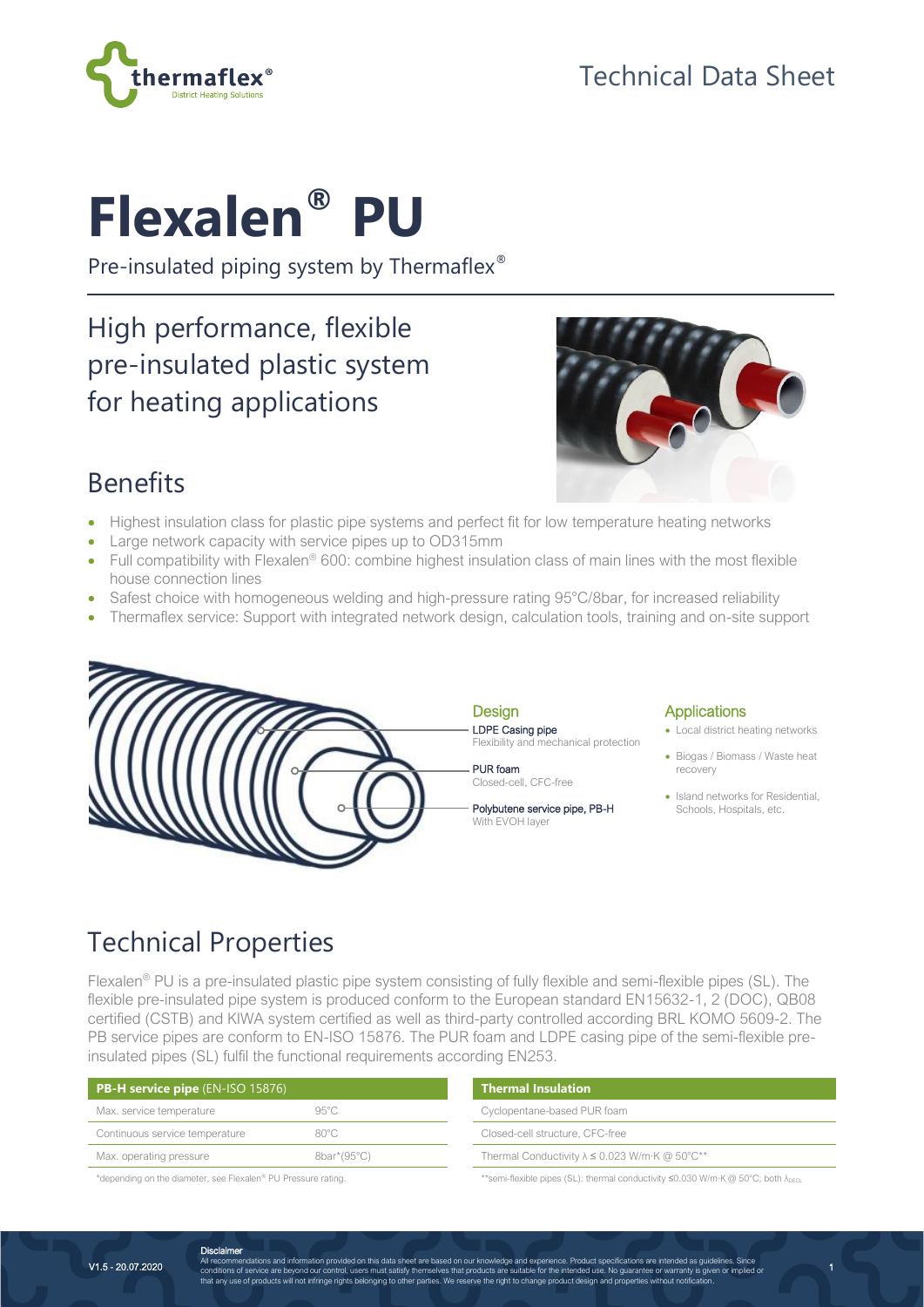#### **Flexalen® PU Heat losses**

| <b>Heat loss q [W/m]</b> for one Single line |                |                                           |                |                |                | Heat loss q [W/m] for one Double line                                                                                           |                                                   |                |                |                |            |  |  |
|----------------------------------------------|----------------|-------------------------------------------|----------------|----------------|----------------|---------------------------------------------------------------------------------------------------------------------------------|---------------------------------------------------|----------------|----------------|----------------|------------|--|--|
|                                              |                | Flexalen® PU Operating temperature T [°C] |                |                |                |                                                                                                                                 | Flexalen® PU Average operating temperature T [°C] |                |                |                |            |  |  |
| Single line                                  | $40^{\circ}$ C | $50^{\circ}$ C                            | $60^{\circ}$ C | $70^{\circ}$ C | $80^{\circ}$ C | Double line                                                                                                                     | $40^{\circ}$ C                                    | $50^{\circ}$ C | $60^{\circ}$ C | $70^{\circ}$ C | $80^\circ$ |  |  |
| 25/91                                        | 2.9            | 4.0                                       | 5.1            | 6.3            | 7.5            | $25 + 25 / 111$                                                                                                                 | 4.4                                               | 5.8            | 7.3            | 8.7            | 10.2       |  |  |
| 32/91                                        | 3.6            | 4.9                                       | 6.3            | 7.7            | 9.2            | $32 + 32 / 126$                                                                                                                 | 4.8                                               | 6.4            | 8.0            | 9.6            | 11.2       |  |  |
| 40/111                                       | 3.7            | 5.0                                       | 6.4            | 7.8            | 9.3            | $40 + 40 / 142$                                                                                                                 | 5.3                                               | 7.0            | 8.8            | 10.5           | 12.3       |  |  |
| 50/126                                       | 4.0            | 5.5                                       | 7.0            | 8.6            | 10.3           | $50 + 50 / 182$                                                                                                                 | 5.2                                               | 6.9            | 8.7            | 10.4           | 12.1       |  |  |
| 63/142                                       | 4.6            | 6.2                                       | 7.9            | 9.7            | 11.6           | $63 + 63 / 202$                                                                                                                 | 5.9                                               | 7.9            | 9.9            | 11.9           | 13.9       |  |  |
| 75/162                                       | 4.8            | 6.5                                       | 8.3            | 10.2           | 12.1           | $75 + 75 / 202$                                                                                                                 | 7.7                                               | 10.3           | 12.9           | 15.4           | 18.0       |  |  |
| 90/182                                       | 5.2            | 7.1                                       | 9.0            | 11.1           | 13.2           | Calculation parameter                                                                                                           |                                                   |                |                |                |            |  |  |
| 110 / 200 SL                                 | 7.7            | 10.4                                      | 13.2           | 16.1           | 19.1           | $\lambda_{\rm soil}$ :                                                                                                          |                                                   |                | 1.00 W/m·K     |                |            |  |  |
| 125 / 200 SL                                 | 9.5            | 12.8                                      | 16.3           | 19.8           | 23.5           | $0.0685 \text{ m}^2$ K/W<br>R soil surface to ambient air:<br>10.0 °C<br>$T_{\rm soil}$ :<br>0.8 <sub>m</sub><br>Soil covering: |                                                   |                |                |                |            |  |  |
| 140 / 225 SL                                 | 9.4            | 12.7                                      | 16.2           | 19.7           | 23.3           |                                                                                                                                 |                                                   |                |                |                |            |  |  |
| 160 / 250 SL                                 | 9.9            | 13.5                                      | 17.1           | 20.8           | 24.6           |                                                                                                                                 |                                                   |                |                |                |            |  |  |
| 225 / 315 SL                                 | 12.7           | 17.1                                      | 21.7           | 26.4           | 31.3           |                                                                                                                                 |                                                   |                |                |                |            |  |  |
| 315 / 450 SL                                 | 12.2           | 16.5                                      | 21.0           | 25.5           | 30.2           |                                                                                                                                 |                                                   |                |                |                |            |  |  |

| <b>N/m]</b> for one Single line |                |                |                |                | Heat loss q [W/m] for one Double line             |                |                |                |                |                |  |
|---------------------------------|----------------|----------------|----------------|----------------|---------------------------------------------------|----------------|----------------|----------------|----------------|----------------|--|
| Operating temperature T [°C]    |                |                |                |                | Flexalen® PU Average operating temperature T [°C] |                |                |                |                |                |  |
| 40°C                            | $50^{\circ}$ C | $60^{\circ}$ C | $70^{\circ}$ C | $80^{\circ}$ C | Double line                                       | $40^{\circ}$ C | $50^{\circ}$ C | $60^{\circ}$ C | $70^{\circ}$ C | $80^{\circ}$ C |  |
| 2.9                             | 4.0            | 5.1            | 6.3            | 7.5            | $25 + 25 / 111$                                   | 4.4            | 5.8            | 7.3            | 8.7            | 10.2           |  |
| 3.6                             | 4.9            | 6.3            | 7.7            | 9.2            | $32 + 32 / 126$                                   | 4.8            | 6.4            | 8.0            | 9.6            | 11.2           |  |
| 3.7                             | 5.0            | 6.4            | 7.8            | 9.3            | $40 + 40 / 142$ 5.3                               |                | 7.0            | 8.8            | 10.5           | 12.3           |  |
| 4.0                             | 5.5            | 7.0            | 8.6            | 10.3           | $50 + 50 / 182$ 5.2                               |                | 6.9            | 8.7            | 10.4           | 12.1           |  |
| 4.6                             | 6.2            | 7.9            | 9.7            | 11.6           | $63 + 63 / 202$ 5.9                               |                | 7.9            | 9.9            | 11.9           | 13.9           |  |
| 4.8                             | 6.5            | 8.3            | 10.2           | 12.1           | $75 + 75/202$                                     | 7.7            | 10.3           | 12.9           | 15.4           | 18.0           |  |
|                                 |                |                |                |                |                                                   |                |                |                |                |                |  |

#### Calculation parameter

| $\lambda$ soil:                | 1.00 W/m·K                 |
|--------------------------------|----------------------------|
| R soil surface to ambient air: | $0.0685 \text{ m}^2$ · K/W |
| $Tsoill$ :                     | 10.0 °C                    |
| Soil covering:                 | 0.8 <sub>m</sub>           |

#### **Flexalen® PU Pressure rating**



Operating temperature of the network (in °C)

- Up to OD110 20°C/16 bar 95°C/8 bar

 $\rightarrow$  2 OD125 20°C/10 bar 95°C/5 bar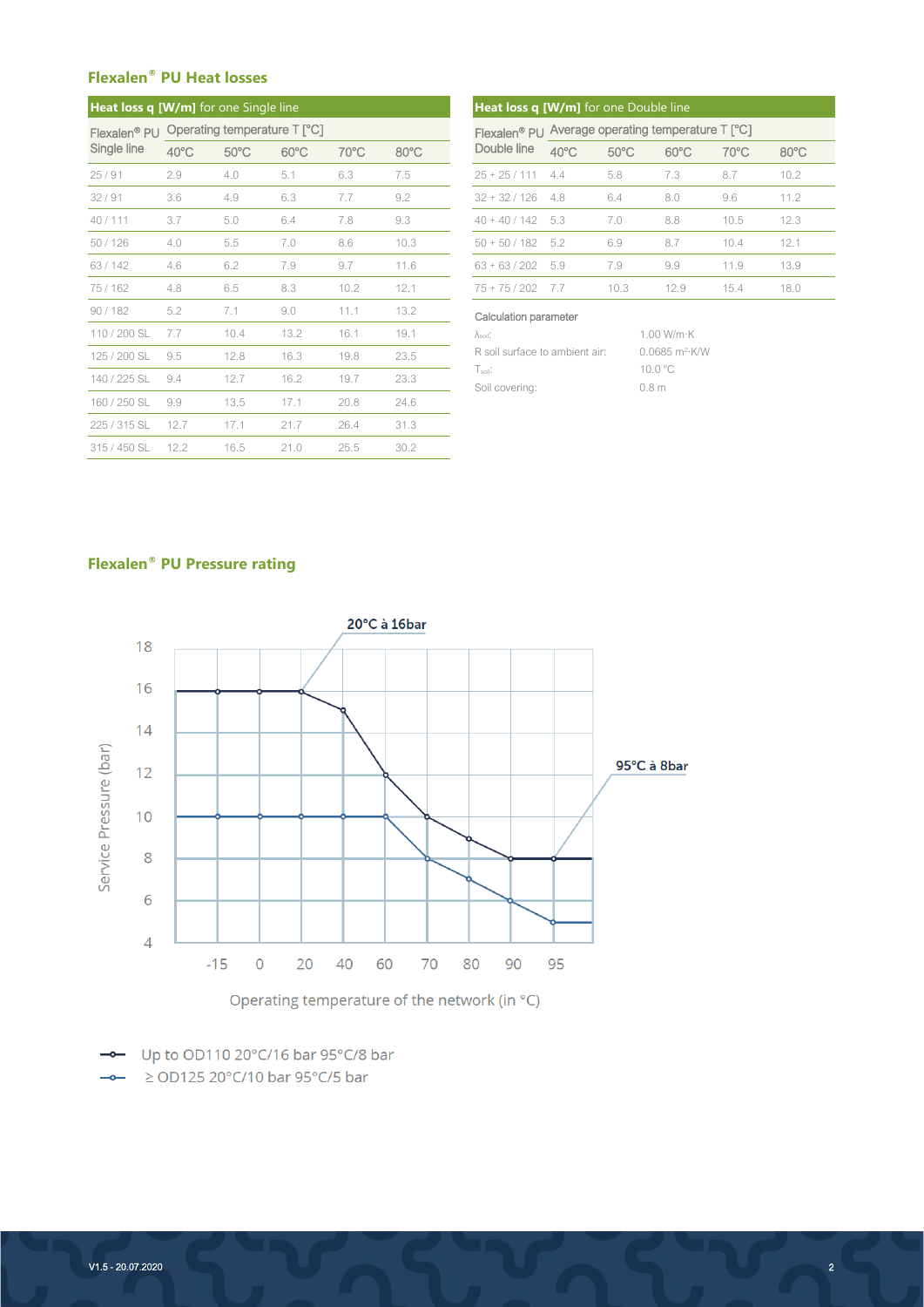#### **Flexalen® PU Pressure drop PB**

Determine the pressure drop using Flexalen pipe systems at a flow temperature of 90°C (Flow line). For lower medium temperatures the pressure drop is higher: e.g. for 60°C 10%; for 10°C 20% higher.

For support on a complete district heating network design please contact your Thermaflex partner!